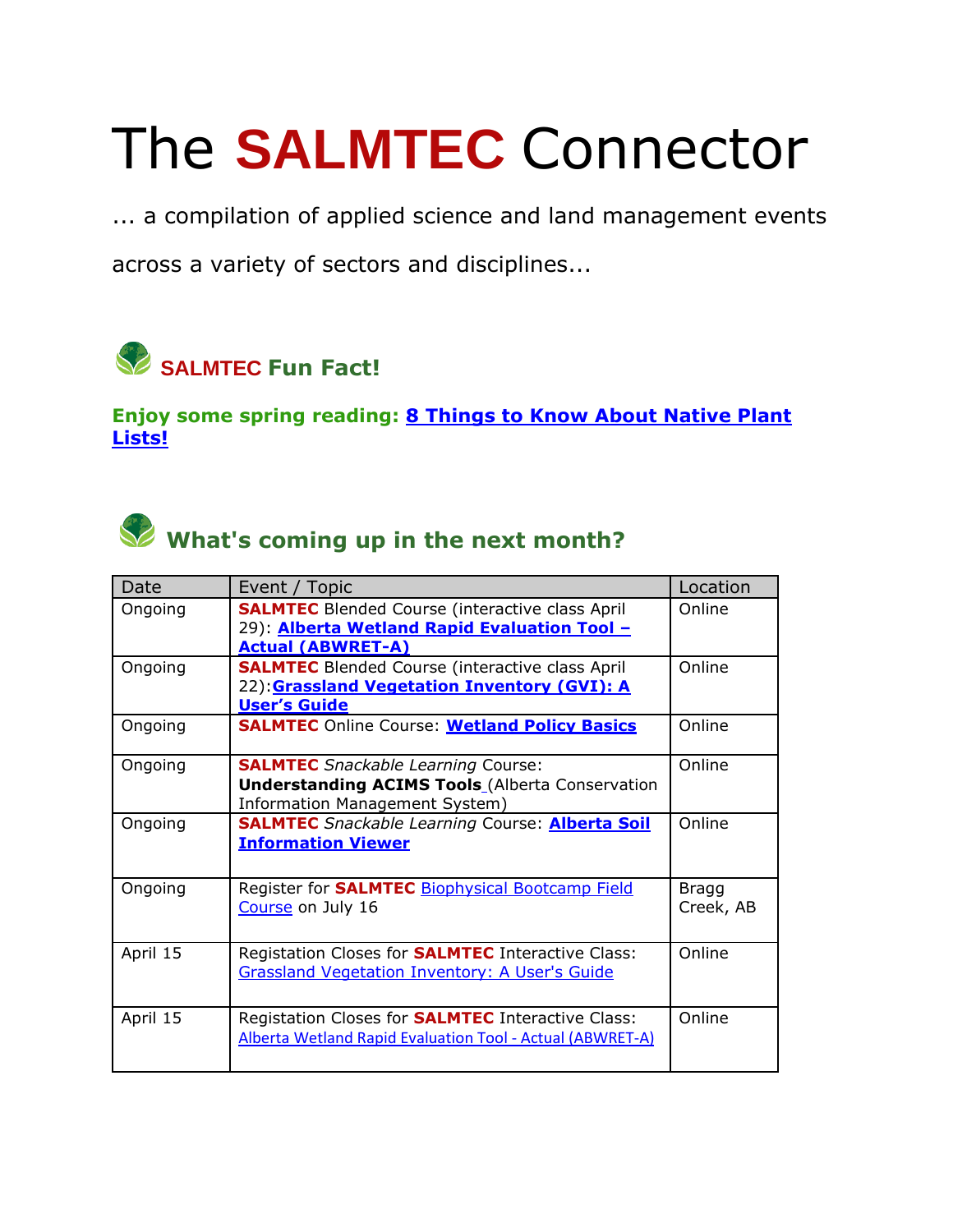| April 16             | RDRN Event: Bird Focus Group Walk                                                                                       | Red Deer,<br>AB               |
|----------------------|-------------------------------------------------------------------------------------------------------------------------|-------------------------------|
| April 19             | SER Webinar: Assessing vulnerabilities in the<br>mutualism between Whitebark pine and Clark's<br>nutcracker             | Zoom                          |
| April 19             | SER Webinar: Restoring Interactions - Examining the<br>Role of Symbiotic Fungi in Restoring Plant<br><b>Communities</b> | Webinar                       |
| April 19             | APEGA Webinar: The Risk and Reality of<br><b>Environmental Contamination in Alberta</b>                                 | Online                        |
| April 19-20          | AEP & EE Update: Subsoil Salinity Tool                                                                                  | Calgary,<br>AB                |
| April 20             | RDRN Flower Focus Group Lecture: Wildflowers of<br><b>Central Alberta</b>                                               | Red Deer,<br>AB               |
| April 20             | SER Webinar: State of Ecological Restoration in<br>Portugal                                                             | Zoom                          |
| April 20-21          | NRTG Course: Amphibian and Reptile Salvage<br><b>Methods</b>                                                            | Online                        |
| April 20-22          | <b>EnviroTech Symposium</b>                                                                                             | Calgary,<br>AB                |
| April 21 -<br>May 14 | U of A Faculty of Extension Course: Applied<br><b>Hydrogeology in Alberta</b>                                           | Online                        |
| April 22             | <b>SALMTEC</b> Interactive Class: <b>Grassland Vegetation</b><br><b>Inventory: A User's Guide</b>                       | Online                        |
| April 22             | TCS Course: Seed Mix Design                                                                                             | Calgary or<br>Cochrane,<br>AB |
| April 23             | RDRN Event: Bird Focus Group Walk                                                                                       | Red Deer,<br>AB               |
| April 25-26          | TCS Course: Bioengineering                                                                                              | Calgary,<br>AB                |
| April 25-May<br>6    | NRTG Course: <b>Fisheries Field Skills</b>                                                                              | Merritt, BC                   |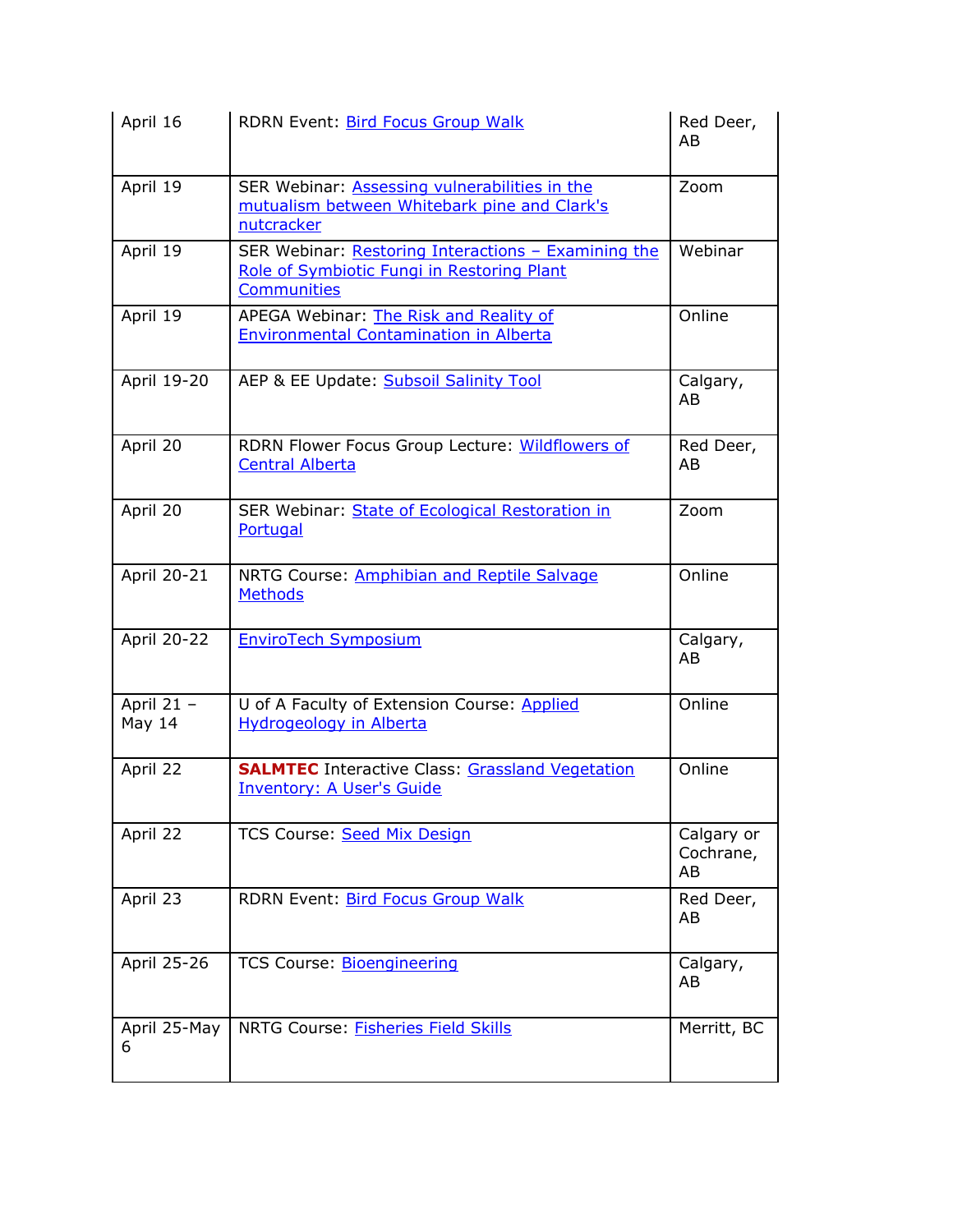| 6                        | April 25-May   NRTG Course: <b>Fisheries Field Skills</b>                                                                                           | Courtenay,<br>BC |
|--------------------------|-----------------------------------------------------------------------------------------------------------------------------------------------------|------------------|
| April 26                 | Caribou Ecology & Recover Webinar Series:<br><b>Athabasca Chipewyan First Nation and Mikisew Cree</b><br>First Nation Tâdzié/Atihk Stewardship Plan | Webinar          |
| April 26-28              | <b>AESAC Training Course: Phase 2 Environmental Site</b><br><b>Assessments</b>                                                                      | Calgary,<br>AB   |
| April 26-29              | AEP & EE Course: Subsoil Salinity Tool Version 3.0<br>Certification                                                                                 | Calgary,<br>AB   |
| April 27                 | SER Webinar: Predicting restoration outcomes: from<br>concept to practice                                                                           | Zoom             |
| April 27                 | <b>ABMI Webinar: WildTrax</b>                                                                                                                       | Online           |
| April 28                 | RDRN Speaker: <b>Arctic Seabirds as Sentinels of</b><br>Change                                                                                      | Zoom             |
| April 28                 | AIA Webinar: Groundwater Quality in Alberta and the<br><b>Impact of Agricultural Activities</b>                                                     | Zoom             |
| April 29                 | <b>SALMTEC</b> Interactive Class: Alberta Wetland Rapid<br><b>Evaluation Tool - Actual (ABWRET-A)</b>                                               | Online           |
| April 29                 | <b>AESAC Training Course: Environmental Site</b><br>Assessments on Upstream Oil & Gas Wellsites &<br><b>Facilities in Alberta</b>                   | Calgary,<br>AB   |
| April 30                 | <b>RDRN Event: Bird Focus Group Walk</b>                                                                                                            | Red Deer,<br>AB  |
| May 2-20                 | NRTG Course: Environmental Field Skills Program                                                                                                     | Online           |
| May 3, 5,<br>10, 12 & 17 | NRTG Course: Wildlife Survey Field Methods                                                                                                          | Online           |
| May 4-7                  | IAIA Conference: Confidence in Impact Assessment:<br>Policies, partnerships and public involvement                                                  | Vancouver,<br>BС |
| May 5-27                 | U of A Faculty of Extension Course: Soil Classification<br>and Mapping                                                                              | Online           |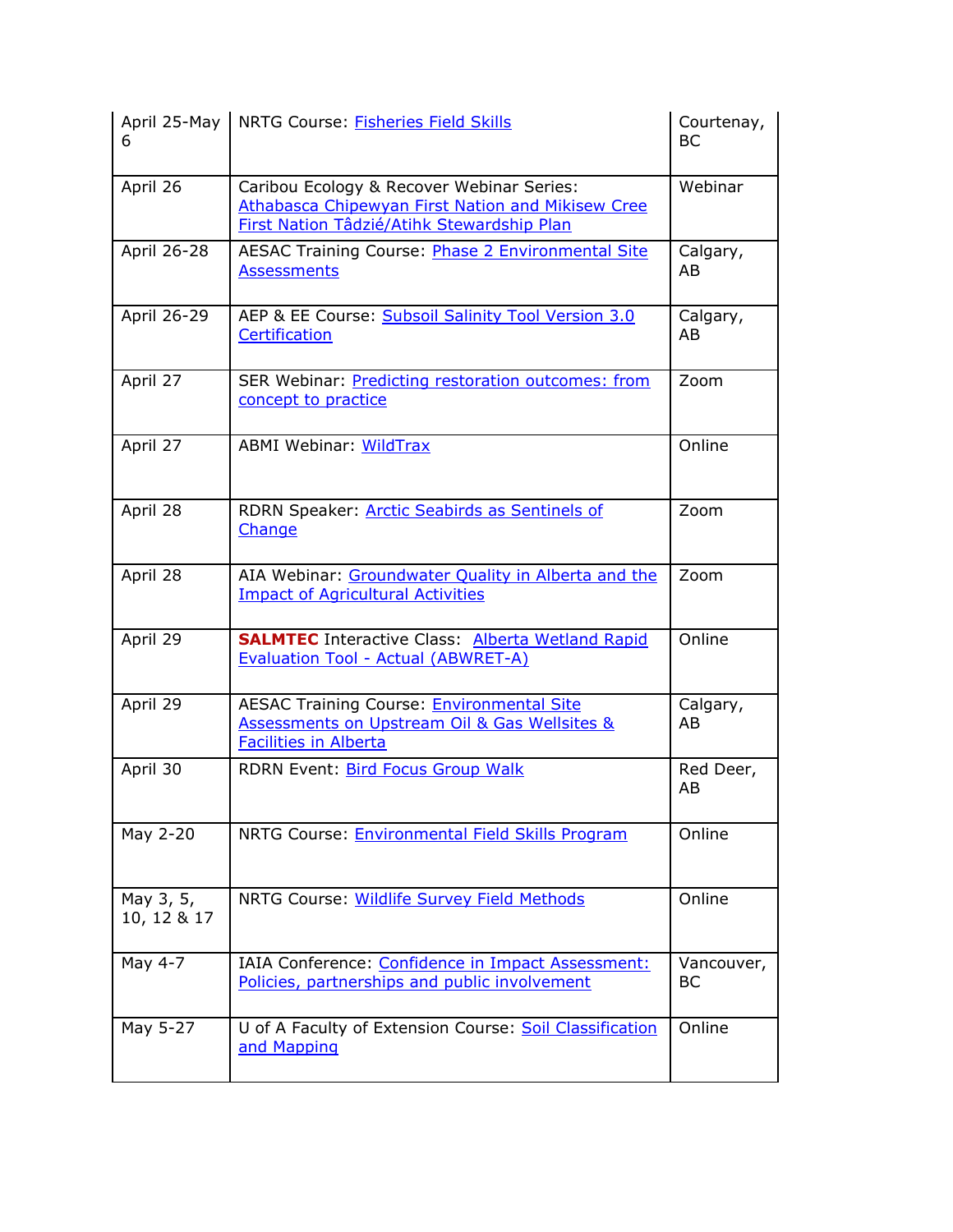| May 9, 11,<br>13 & 16 | Rutgers Course: Wetland Construction: Principles,<br>Planning, and Design                                                                                                      | Online                       |
|-----------------------|--------------------------------------------------------------------------------------------------------------------------------------------------------------------------------|------------------------------|
| May 10                | Caribou Ecology and Restoration Webinar: Testing<br>operational innovations to maximize linear<br>restoration outcomes: a field study in northeastern<br>Alberta               | Webinar                      |
| May 10-11             | NRTG Course: Electrofishing                                                                                                                                                    | Vancouver,<br>BC             |
| May 11-12             | Rutgers Course: Restoration Ecology                                                                                                                                            | Online                       |
| May 11-12             | NRTG Course: Boat Electrofishing                                                                                                                                               | Calgary,<br>AB               |
| May 12-13             | NRTG Course: Working in and About Water                                                                                                                                        | Online                       |
| May 14-15             | Fiera Workshop: Track & Sign Evaluation                                                                                                                                        | Crowsnest<br>Pass, AB        |
| May 17-18             | NRTG Course: Electrofishing                                                                                                                                                    | Kamloops,<br><b>BC</b>       |
| May 17 & 20           | NRTG Course: Electrofishing                                                                                                                                                    | Prince<br>George, BC         |
| May 17 & 20           | NRTG Course: Electrofishing                                                                                                                                                    | Terrace,<br><b>BC</b>        |
| May 17 & 25           | NRTG Course: Electrofishing                                                                                                                                                    | Ft St John,<br>BC            |
| May 17                | SER Webinar: <b>Effects of Whitebark pine mortality on</b><br>stream flow in the Greater Yellowstone Ecosystem:<br><b>Preliminary findings</b>                                 | Zoom                         |
| May 23-27             | CSSS and ASSW Conference: Soil Science for<br><b>Sustainable Development</b>                                                                                                   | Virtual &<br>Edmonton,<br>AB |
| <b>May 24</b>         | Caribou Ecology and Restoration Webinar:<br>Forecasting climate-sensitive landscape change<br>reveals habitat shifts and population uncertainty for<br>northern boreal caribou | Webinar                      |
| May 25                | SER Webinar: A Green-Gray Path to Global Water<br><b>Security and Sustainable Infrastructure</b>                                                                               | Zoom                         |